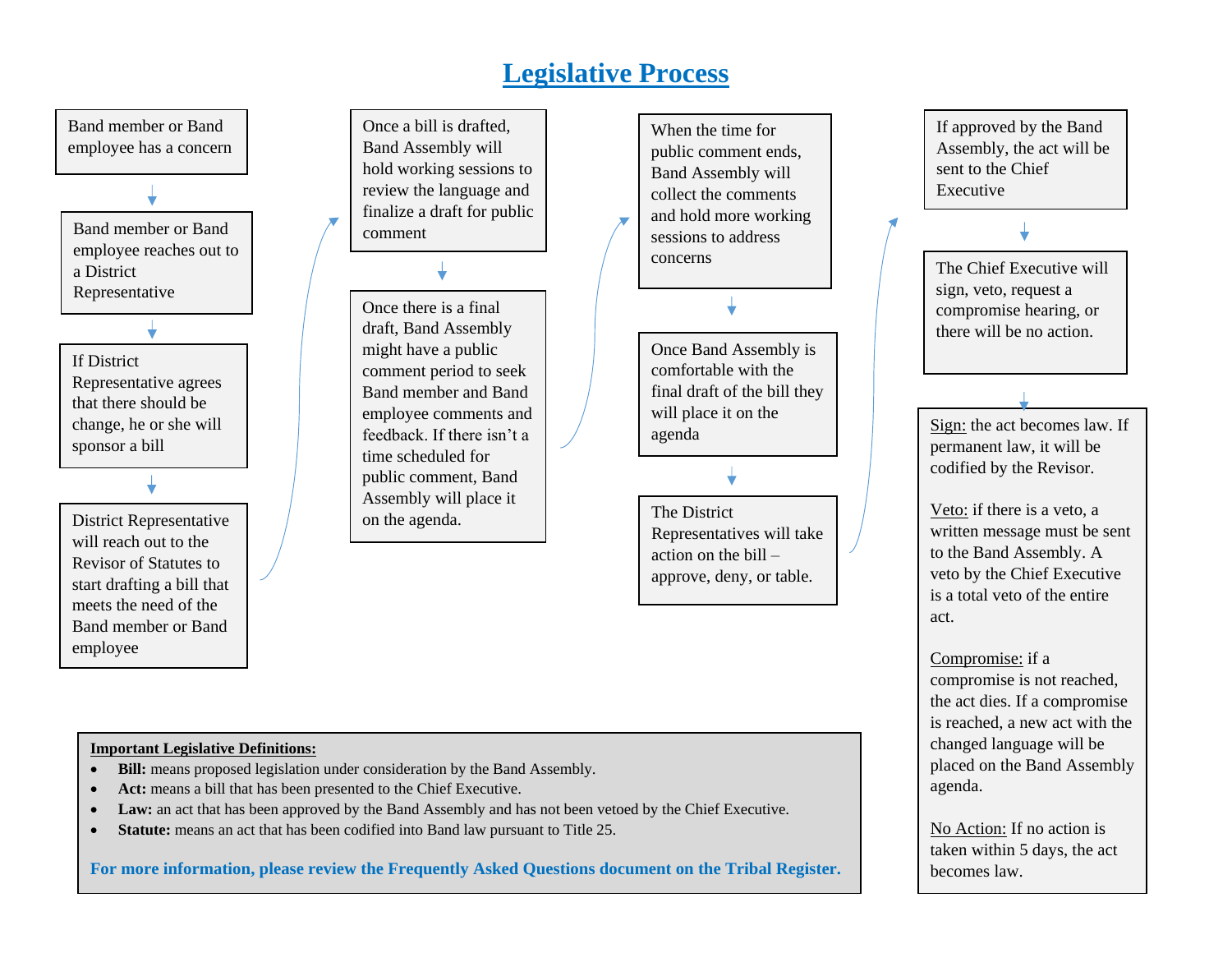#### **1. Idea**

A bill is an idea for a new law or an idea to change the current law. Anyone can suggest an idea for a bill.

## **2. Authors**

Each bill must have a District Representative to sponsor and introduce it on the Band Assembly agenda. The sponsor is the one whose name appears on the bill. The Revisor of Statutes must have a District Representative be willing to sponsor a bill prior to the Revisor working on the bill.

### **3. Legal Form**

The Revisor of Statutes and other legislative staff work with the District Representative sponsoring the bill to create a first draft. The Revisor is responsible for assuring that the form of the bill complies with the rules and drafting manual.

### **4. Workshops.**

Once the first draft is complete, the Revisor, legislative staff, and District Representatives will work through the draft bill at workshops. Typically, multiple workshops are held to ensure the District Representatives are ready to introduce it in Band Assembly. Prior to introducing a bill, the District Representatives will invite stakeholders to workshops.

#### **5. Comment Period**

Pursuant to Legislative Order 28-20, Band Assembly may provide a comment period. Comments periods give Band members and Band employees an opportunity to comment on draft bills during a specified period of time. Once the comment period concludes, the District Representatives will hold at least one more working session to review comments and make any desired changes to the draft bill.

#### **6. Formal Public Hearing**

Pursuant to 3 MLBS § 17(a), "[t]he Band Assembly shall conduct formal public hearings on any bill which alters, amends, or repeals Titles 1, 3, 4 and 5, Chapter 1 of Title 2, and Subchapters 1 to 3 of Chapter 3 of Title 24 of the Mille Lacs Band Statutes. The Band Assembly may conduct formal public hearings on any or all other bills at their discretion. Formal public hearings shall be held in all appropriate districts of the Band's Reservation prior to the time that the Band Assembly seeks to formally act upon said bill. Additionally, each bill shall be posted in a conspicuous location for ten (10) calendar days after said bill